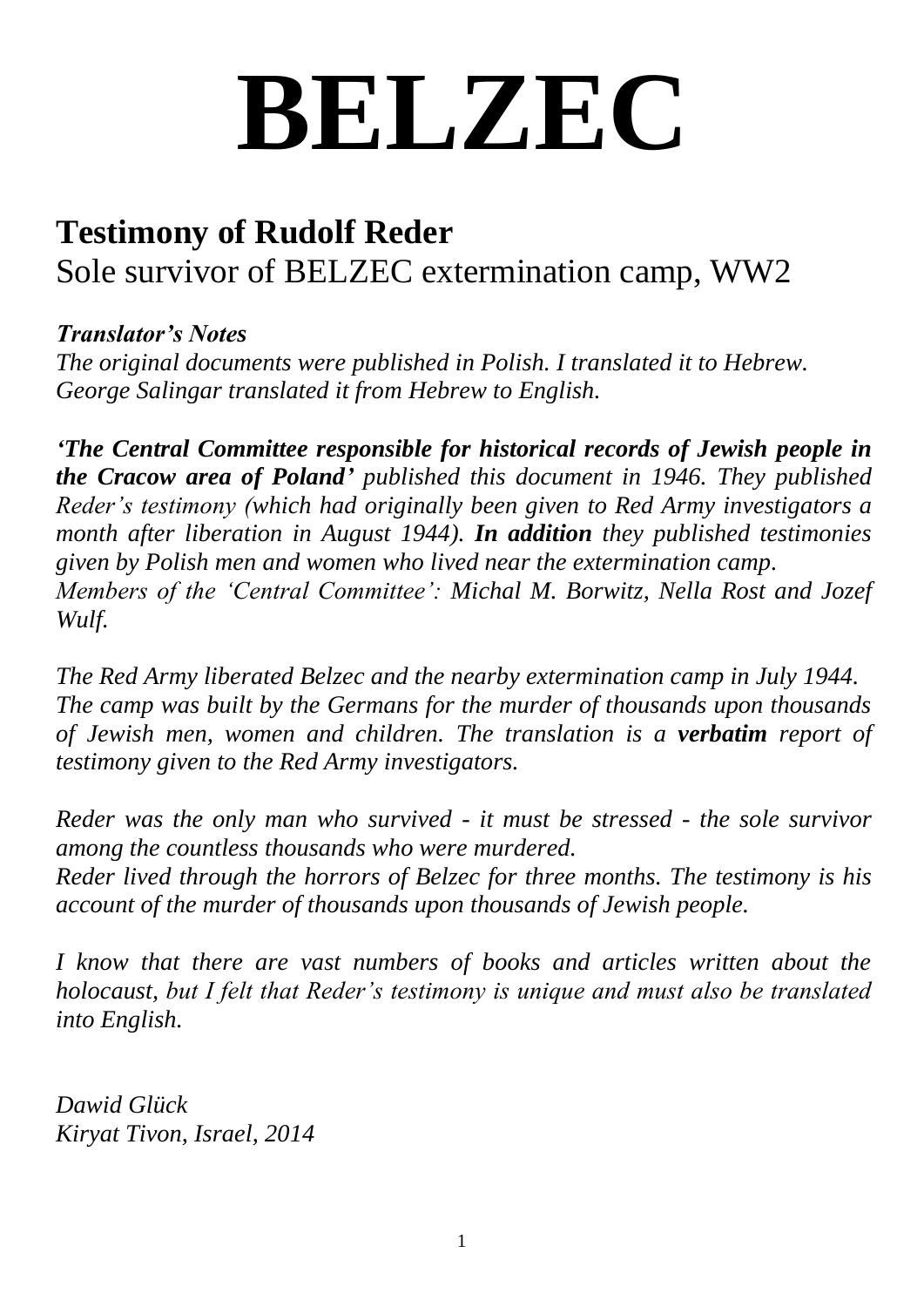## **BELZEC VERBATIM TESTIMONY of RUDOLF REDER August 1944**

In September 1942 the boundaries of the ghetto in German occupied Lvov had not yet been demarcated. However, the following streets in the city were occupied by Jewish families: Voska St., Panienska St., Ogrodicka St., Sloeneczna St. and others. Here we lived under constant fear and stress. Rumours spread of imminent catastrophe a fortnight before the 'expulsion'.

One of the prisoners building the **Belzec** extermination camp had managed to escape. He was employed in the construction of the specially designed chambers in which the victims were gassed to death. The cruelly deceptive name given to these chambers was 'shower rooms'. This man reported that every person 'expelled' to Belzec will be murdered there. He also reported that one of the Ukrainian guards had told a woman about the gas chambers. This woman decided that it was her duty to inform Jewish people about the murderous Belzec camp. It was from these people that we first heard about Belzec. We soon learned that the horrifying reports were true. All of us lived in fear. For many days before September  $10^{th}$  our people constantly asked each other 'what can we do?', 'what can we do?'

At dawn on September  $10^{th}$  1942 all exits from the Lvov ghetto were closed. Several groups of SS and Ukrainian police with five or six men in each group patrolled the area.

Two weeks before September  $10^{th}$ , General Katzman (German governor of the Lvov district) had arranged to have work permits issued to a few skilled Jewish workers employed in essential trades. Everyone, except for those few, sought a way to escape or to hide. No way was found.

The SS and Ukrainian police patrols went from house to house, searched each room thoroughly then evicted the people into the street. They were not allowed to take anything with them, no clothes, no food, nothing. Some men who had an official work permit were also evicted from their home. All were then forcibly assembled into one huge group. Anyone who tried to resist was shot in the head.

I was in my workshop, I did not have a work permit. I locked the door, the police came and knocked, I did not answer. They battered down my door, then punched and kicked me on all parts of my body. They dragged me onto a crowded tram. I could not move and could hardly breathe. They pulled me off the tram at Janovska police station, where all our people had been assembled.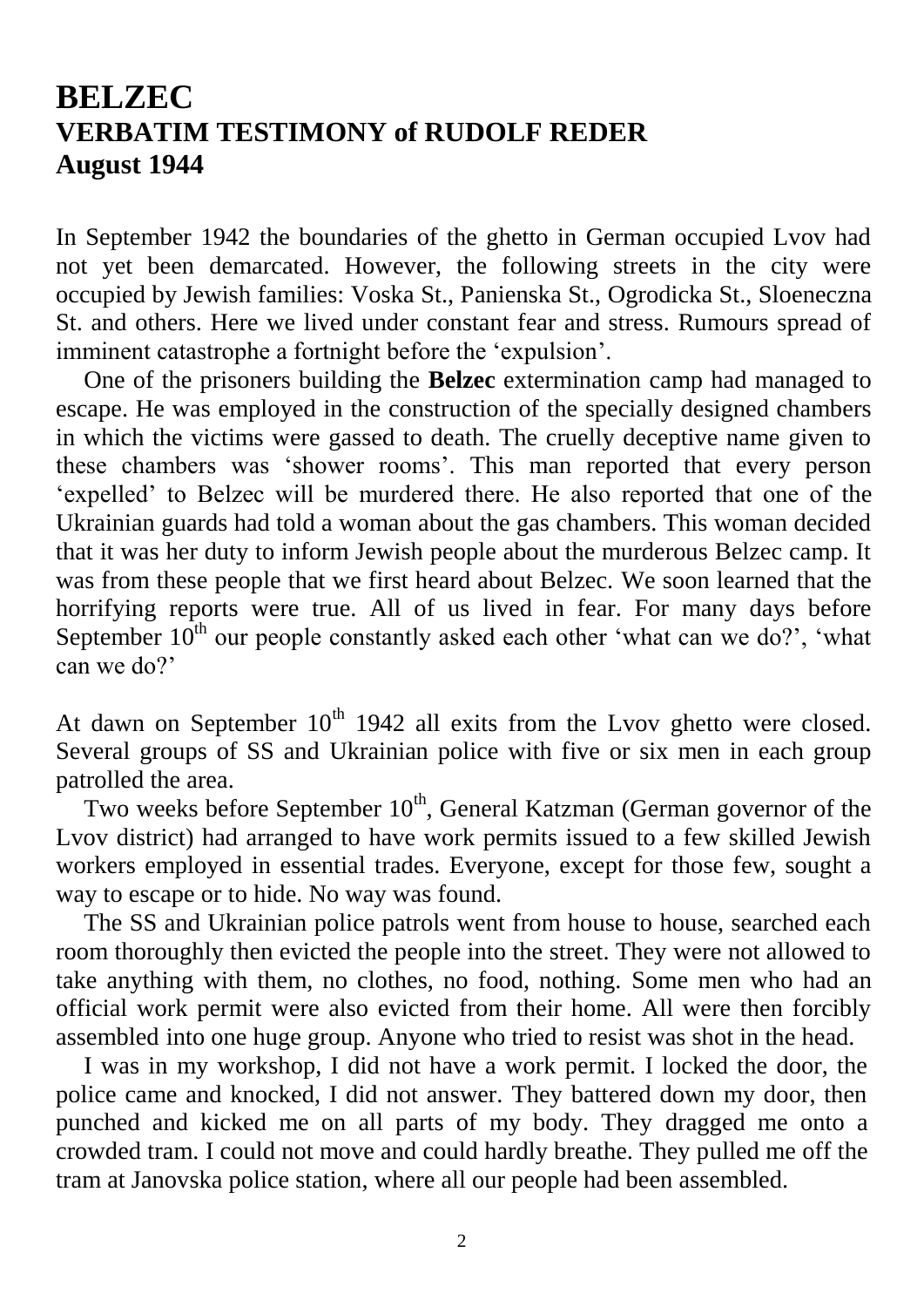We were a group of about 6,000 people and in the evening we were forced to sit in a huge circle on the wet grass in a meadow. It was forbidden to stand up or to move our arms and legs. A powerful projector, mounted on a watch-tower, lit up the whole area. We were surrounded by soldiers armed with automatic weapons. We sat jammed together - men, women and children, old people and babies. Sometimes there were rifle shots, a man or woman who could suffer no more stood up and was then shot immediately. We sat all night in complete silence.

At six o'clock we were ordered to stand up and form four rows. Surrounded by SS and Ukrainian police, we were forced to walk to the Kalparov railway station. At the station, beside the passenger platform, stood 50 freight wagons. The wagon doors were opened. At both sides of each wagon door stood a Gestapo guard with a whip. Everyone was whipped on the head and face. We were forced to climb from the platform into the wagons. We all cried from the stinging pain but the Gestapo got what they wanted - everyone got into the wagon as fast as possible to escape the whip. A hundred people were crammed into each wagon. On the roof of each wagon stood an armed SS guard. The whole terrible procedure went very fast. Within one hour all 50 wagons were loaded with our people. All the doors were shut from the outside.

In our wagon were adult men, children, young women and some older women. We stood crammed together in the hot and badly ventilated wagon. All of us were exhausted, some fainted. We were given neither water nor food. At 8 0'clock the train began moving. The train travelled fast, though to us it seemed slow.

The train stopped three times at Kolikov, Zolochiv and Rava Ruska. It must have been to make way for other trains. At each halt there were some people who tried to bring us water, but the SS did not allow any merciful person to approach the wagons. Our train continued its journey. In our wagon nobody spoke. We knew we were going to be killed. We were exhausted and in deep despair.

Our wagon was new, there was one vent, it was impossible to escape. We learned that in some other wagons it was possible to force the door open from the inside and jump from the moving train. We heard that most of those who jumped were seen by the roof guards and were killed. In our wagon nobody spoke, many wept, we knew it was the end and could only hope that it should come quickly.

At midday the train arrived at the Belzec station. It was a small station. Nearby were buildings where the Gestapo lived. Belzec is situated on the Tomaszow- Lublin railway line, 15 km from Rava Ruska. The train crossed onto a track through the Belzec camp outer gates. After our train had entered the camp, an SS officer took over command and gave orders to the guards and the train driver. This officer was not a young man, he had a cruel face, the face of a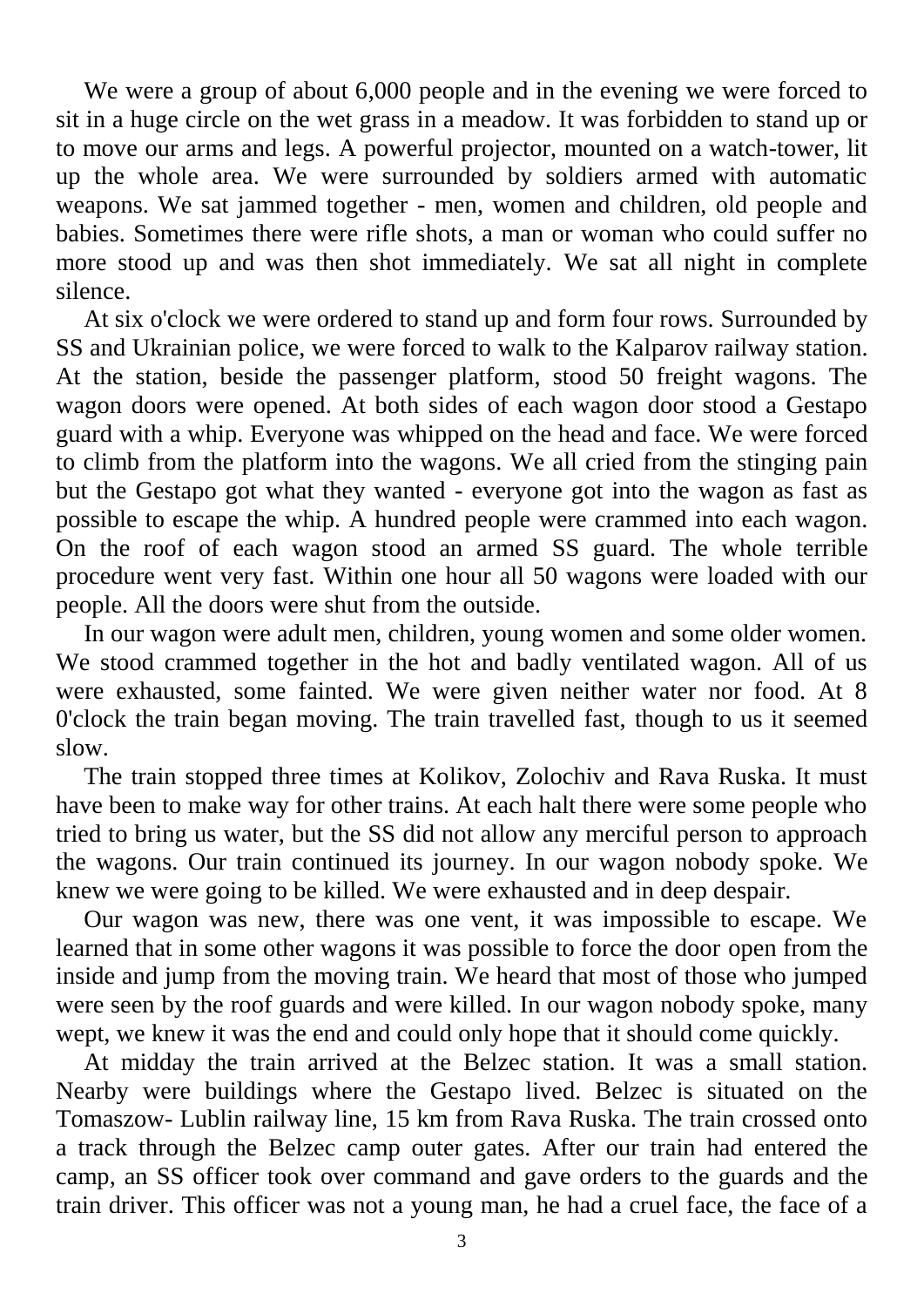vicious sadistic murderer. Within two or three minutes the train was in the inner camp, the Belzec extermination camp. For months, day after day and sometimes three times a day, I saw this ruthless monster direct the mass murder of our people. The officer gave the order for two guards to stand beside each wagon door. Each guard held a snarling dog on a leash. He gave the order for the doors to be opened and with extreme brutality the victims were forced to jump down from the wagons. After it was thought that all the victims had been evicted from the wagons, this officer would go from wagon to wagon to make sure that they were empty. Then he would order the train driver to drive out of the camp.

This 'final station' was encircled by barbed wire and covered by a double layer of steel net. The train entered the area through a specially designed gate. The guards and their hateful commanding officer forced our people to jump down quickly from the wagons. The threatening dogs and rifle butts and whips ensured that the people moved as fast as they possibly could. Some people, especially old people, fell and broke a leg.

Beside the SS stood Jewish prisoners with stretchers. Their job was to carry their Jewish brethren who were unable to walk. They were carried to the very edge of a specially prepared wide and deep pit. Another Gestapo officer named Irman would then shoot each of the victims and then with his foot, push the body into the pit.

This Irman, tall handsome and insane, lived alone near the Belzec station. Every day, two or even three times a day he awaited the arrival of helpless victims who he could murder and kick into the pit. He had an additional duty which he performed to perfection as often as needed. The Jewish victims had been evicted from the wagons and had been massed together, surrounded by guards and dogs. Handsome Irman would then stand before them and deliver a speech, each time the identical speech. He spoke loud and clear - his message which awakened a tiny spark of hope - "You are now going to the shower rooms. After you have washed, you will be sent to work". I cannot forget this speech, heard every day, sometimes three times a day.

This was a brief moment of relief when people dared to hope. All the men, some of the women and all the children were hurried on until they reached a very large concrete building. In front of the building was a notice board with the words 'Shower Rooms' printed on it. Women and girls with long hair were separated from the group and sent to another building and ordered to sit on wooden benches. Here, eight Jewish barbers, prisoners in Belzec, sheared off every woman's hair. They worked at great speed in absolute silence, under threat of immediate death if they said a word.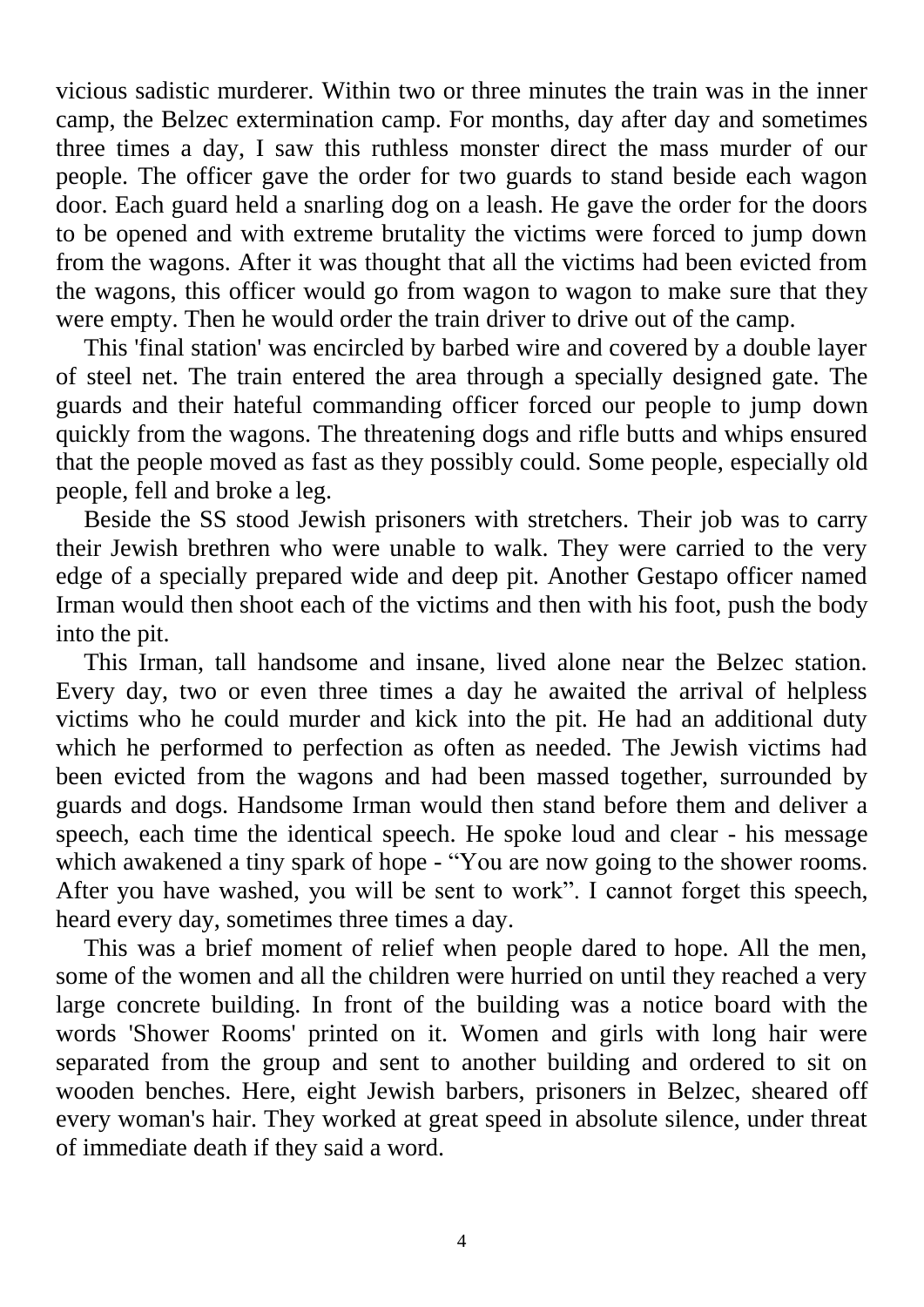Everyone was forced to enter the 'Shower rooms', apart from the women who had been sent to have their hair cut off, and a group of men, myself included. We were set aside to dig burial pits and terrible tasks that I shall describe later.

Immediately our people realized that the moment of hope had been a horrible deception. They knew they would be killed in this place. Some people shouted, some wept, and some women became hysterical. People went mad from fear and helpless rage. Not all, many young girls remained calm and silent before their certain death.

NOTE: 'Transport' was the innocent sounding name given to the thousands upon thousands of Jewish people sent to their death in each and every batch of railway freight wagons hauled to Belzec and other death camps.

In our 'transport' were thousands of young students and, as in other 'transports', the majority of victims were women. As I worked with the group of men digging burial pits, I saw the arrival of a new 'transport'. I saw my brother, my sisters and dear friends and knew they would be killed.

While the women's hair was sheared off, a procedure that took about two hours, all the rest of our 'transport' had been murdered in the gas chambers and their bodies thrown out of the gas chambers and dragged to the freshly dug burial pits.

Working groups, regularly replaced and killed, had several terrible tasks, both before and after a new 'transport' arrived. First, they had to dig the deep, large burial pits, then haul the dead bodies to the wide sliding door in the chamber and throw them out of the chamber (the chamber floors were one and a half meters above the surrounding grounds). Then drag or carry the bodies to the burial pits and place or throw them one on top of the other in the pit, leaving some space at the top for later coverage. We were forced to work fast, with whips and blows, so that the chambers would be empty and ready for the next victims. On this, the first day of our awful heart breaking tasks the 'next victims' were the women of our transport who had been sent to have their hair shorn off.

As soon as the gas chambers were empty, SS men armed with bayonets and whips, forced the women along the narrow corridor leading to the gas chambers. Women who tried to resist were whipped, in extreme cases they were bayoneted, the floor of the corridor was covered in blood. I heard anguished cries in Polish and Yiddish. The doors to the chambers were shut.

The engine that emitted the lethal gases was started and after twenty minutes all our dear women had been killed. We began again to perform the terrible tasks. We dragged these women who had been alive twenty minutes before, dragged them to the burial pits.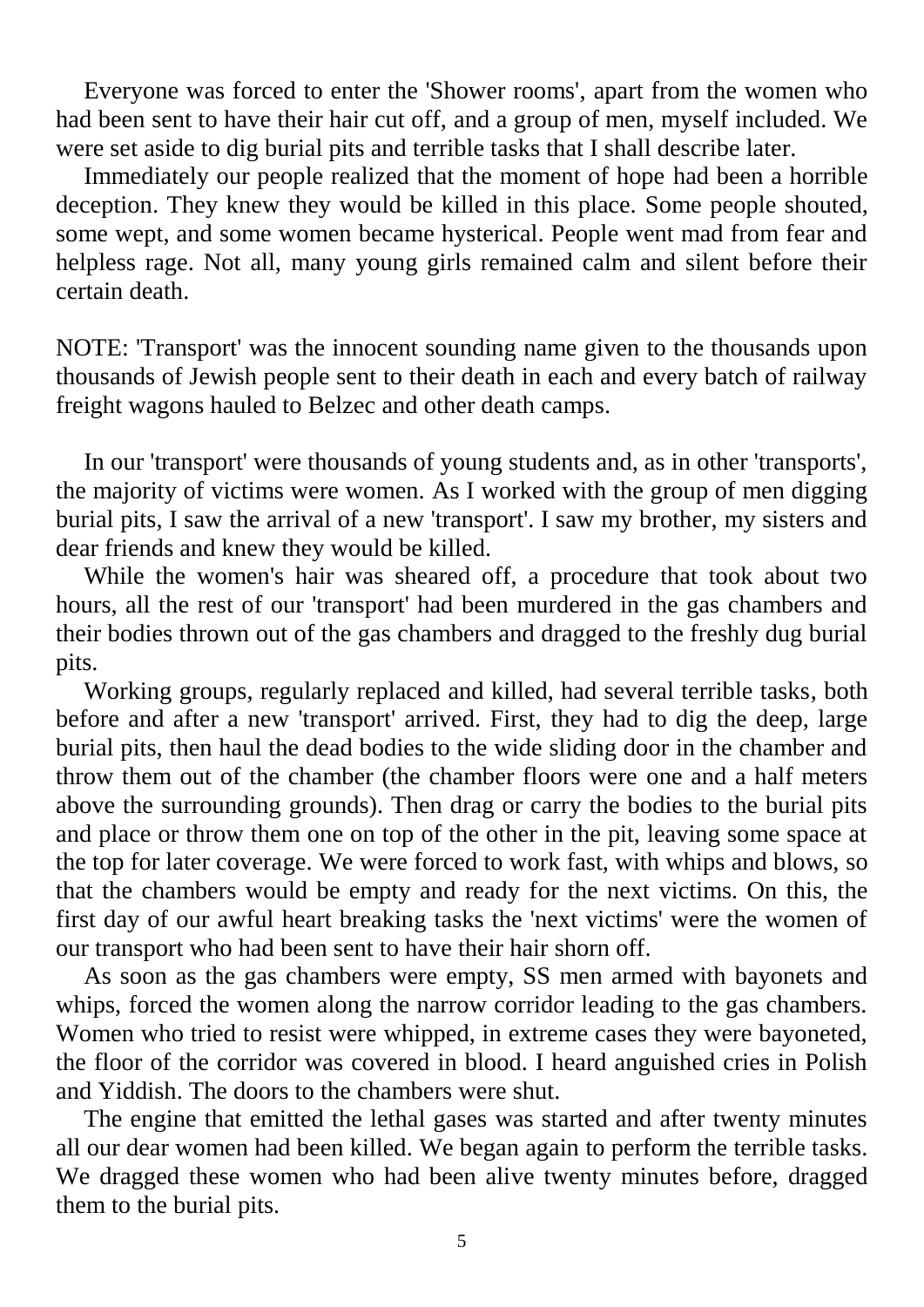I had forgotten to relate that there was a camp orchestra that was forced to play every day from morning to night, throughout all the murder and horror.

*Now Reder describes the gas chambers and surrounding area in greater detail. On this page there is some repetition but Reder gives more information and of great importance. These are his words.*

After a while I got to know all the Balzac camp area. It was situated within a small densely wooded forest. The trees hid the gas chambers and burial pits. More trees had been brought in and attached to the existing trees to make the cover-up even more effective. In addition, the Germans had spread wire netting above the large buildings and placed leafy branches and plants on the netting to prevent the camp being seen from aircraft. Also, beneath this canopy was the building where the woman's hair was shorn before they were killed. A narrow passage connected this building to the gas chambers.

The gas chambers were inside a large concrete building with a flat roof. Steps led up to the building. Beside the entrance was placed a huge flower pot filled with flowers and a notice board with the words 'SHOWER ROOMS' painted on it. Inside the building was a long, narrow, dimly lit corridor. There were three doors on each side of the corridor, each door led into one of the six gas chambers.

The gas chambers were in absolute darkness. The walls and floors were made of concrete, the floors were 1.5 meters above the outside ground level. A sliding door, more than two meters wide, was fitted into the outside wall of each gas chamber. These doors were designed so that the dead bodies could be thrown out quickly from the gas chambers.

Near the main building was the engine room. The lethal exhaust gases from this engine were piped to the gas chambers. There was a large hut for the prisoners who were kept alive to perform the terrible tasks that I have described previously. There was a second identical hut for the prisoners with special skills, cooks, barbers, plumbers, mechanics, musicians and so on. In each hut were 125 two-storey bunks, just wooden strips, enough for 250 prisoners in each hut.

Next to these huts were the kitchens, various store rooms, a laundry, a clothing store with clothing repair room and offices. In the same vicinity were comfortable quarters for the SS, Gestapo and Ukrainian guards.

Outside the gas chambers, in clearings in the forest, were the rows of burial pits filled with the bodies of the murdered victims. The pits that were full of bodies were covered by a layer of sand. Every day, pits were dug in preparation for the next victims.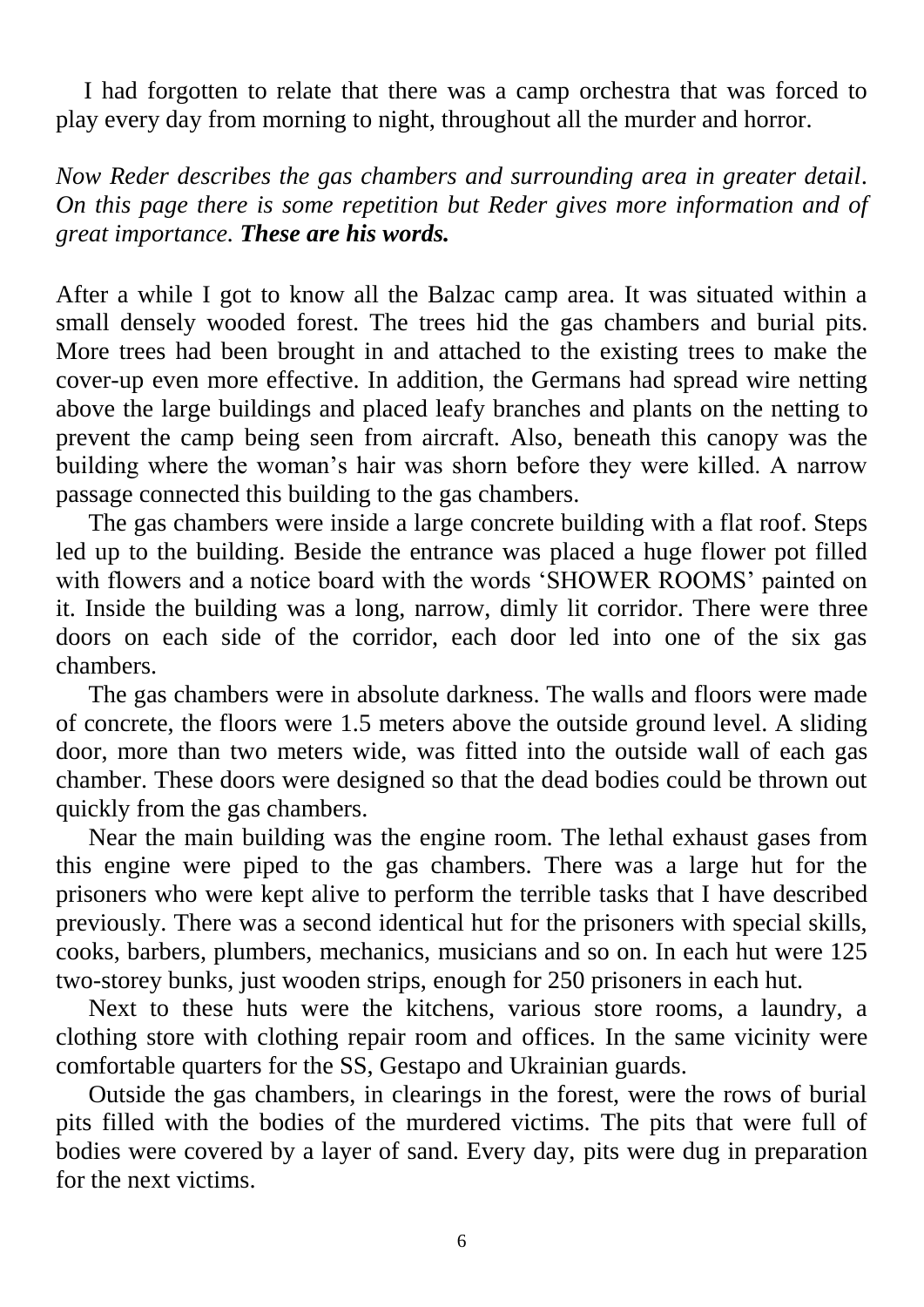At this stage in his testimony Reder gives more details about himself. He states that he was a prisoner in Belzec from early September 1942 until the end of November 1942 when he miraculously managed to escape. Reder gives details, later in the testimony, of how he escaped. He survived for so long because he had a special skill. He repaired boilers and furnaces. The fact that he also worked with 'working groups' would have kept him alive a few days. As said before, the groups were themselves murdered after a few days and were replaced by new victims.

Continuation of Reder's testimony:

This was a long period of intensified murder of Jewish people. I was told by prisoners who came to Belzec many months before I did (and survived due to their special skills) that the number of 'transports' sent to Belzec during September, October and November 1942 was much greater than the 'transports' sent previously. During these three months the greatest number of Jewish people were murdered. I cannot testify on the period following November 1942.

During those three months I saw every day a 'transport' of 50 wagons with 100 prisoners in each wagon, that is 5,000 victims sent to Belzec. A second identical 'transport' arrived every evening. These prisoners were held in the suffocating wagons without food or water until 6 o'clock the following morning. A minimum of 10,000 victims were murdered every 24 hours. There were days that three 'transports' arrived. There were days that more than 50 wagons were hauled in each 'transport'. The 'transports' came seven days a week. All the victims were Jewish.

SS men, Gestapo and volunteer Ukrainian guards murdered our people. There were Jewish prisoners working in the area where the victims were forced to undress after being dragged from the wagons. They managed in a whisper to ask the new victims from which place they came. The answer was from Lvov, from Cracow, from Tranov, from Zanosc, from Jaslo and other Polish towns.

Every day, at least twice a day, the same awful procedures, the same questions, the same sadistic Gestapo officer, Irman, made the same speech with the same sickening lies. For a moment there was hope, they were not going to be killed, they were going to work. A moment later babies were snatched from their mother's arms, all those unable to walk were thrown on stretchers and taken to the burial pit where the same Irman shot them in the head and pushed them into the pit. All the rest, apart from the women with long hair, were brutally herded to the gas chambers. The women had their hair shorn off before they too were murdered.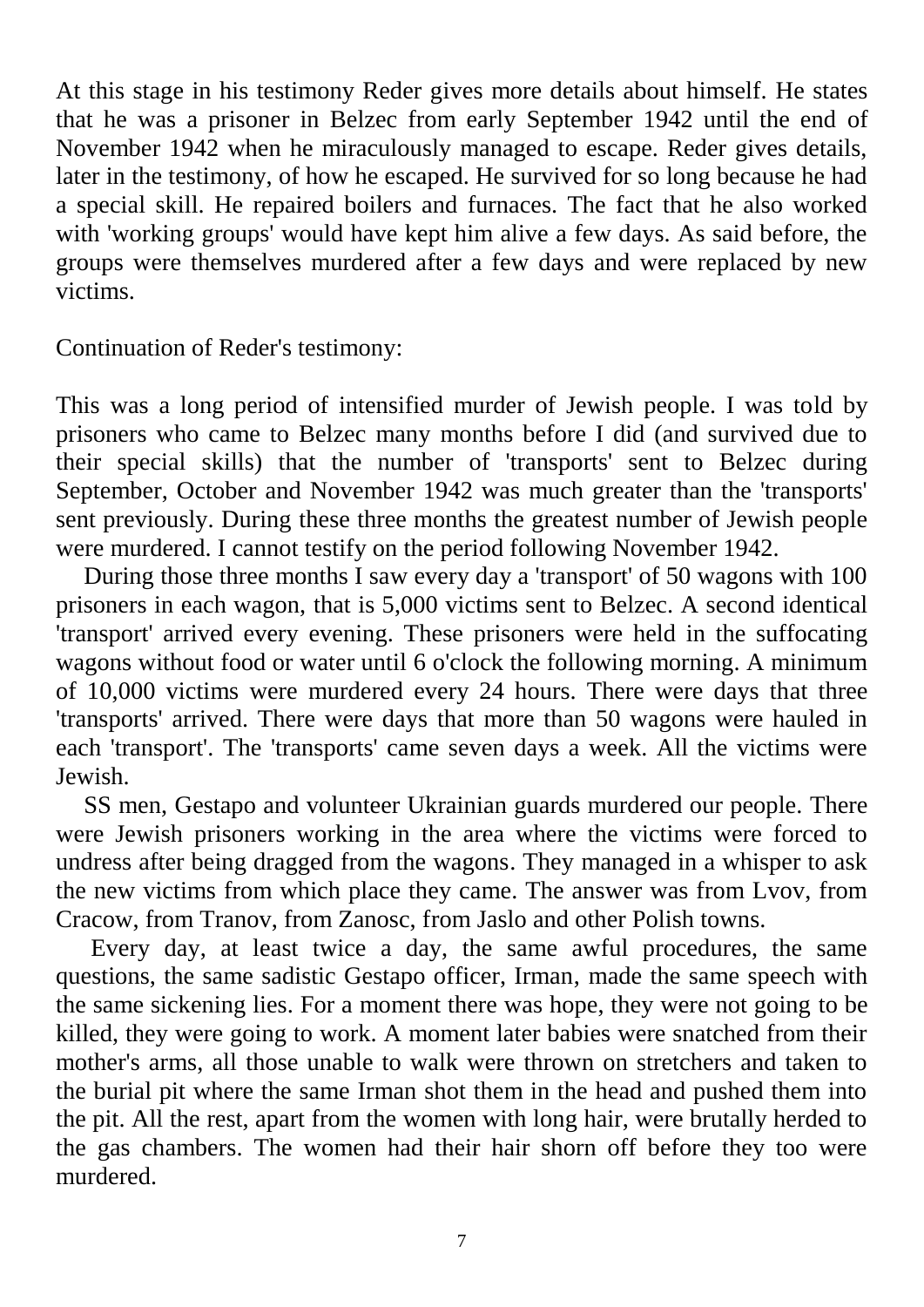I saw again and again how people reacted to their fate. All the time the prisoner's orchestra played loudly to drown out the desperate cries.

The first prisoners to be crammed into the gas chambers were those who had been wounded by bayonets or whips. 750 prisoners were crammed into each of the six gas chambers. The agonizing process of forcing almost 5,000 people into the gas chambers took about two hours. All six gas chambers were packed to maximum capacity, all victims standing jammed together and all doors were locked. Then the engine was started and the lethal exhaust gases were piped into the chambers. The murder process took 20 minutes. Twenty minutes each time to murder almost 5,000 Jewish people. Again and again I heard awful cries of anguish, I shall never forget. Most times in Polish and Yiddish, sometimes in Czech, Greek or French. After 20 minutes the engine was shut down. The outer doors of all the gas chambers were opened, the dead victims were all standing, their faces expressionless, mouths slightly open, their arms clasped about their chests. Those that stood nearest the opened doors dropped out of the opening like felled trees.

'Transports' from Czechoslovakia came in the Polish railway freight wagons, but the Czech prisoners had water and food. The 'transports' from Poland were men, women and children. 'Transports' from other countries were men, women and few children. It seemed that these 'transports' came from countries where Christian families were ready to hide and take care of Jewish children. The victims in these 'transports' were told that Belzec was a work camp. Their fate was exactly the same as the fate of the Polish Jews, they were all murdered. I think that during the months that I was in Belzec about 100,000 prisoners from other countries were murdered, a small number compared to the countless thousands of Polish Jews.

I must testify in more detail about the awful suffering endured by most of the women before they were killed. Woman with long hair were sent to have their hair shorn off, a procedure that took about two hours. Eight barbers worked in a hut at their terrible task. All the women, hundreds of women, were forced to stand outside the hut until their turn came to be shorn. They were naked, barefoot, often in severe wintery weather. Their suffering and despair was indescribable. I saw this tragic sight when I had to work in the vicinity of the barber's hut. These unbearable images will never leave me. When all the woman had been shorn they were brutally herded to the gas chambers.

After each group of women had had their hair shorn, the floor of the hut was covered in a carpet of hair. A group of four prisoners came, swept up all the hair and packed it in jute sacks. The sacks were carried to one of the camp stores where murdered prisoner's clothes were also packed in sacks. It was rumoured that shipments of hair and clothing were regularly sent by rail to Budapest.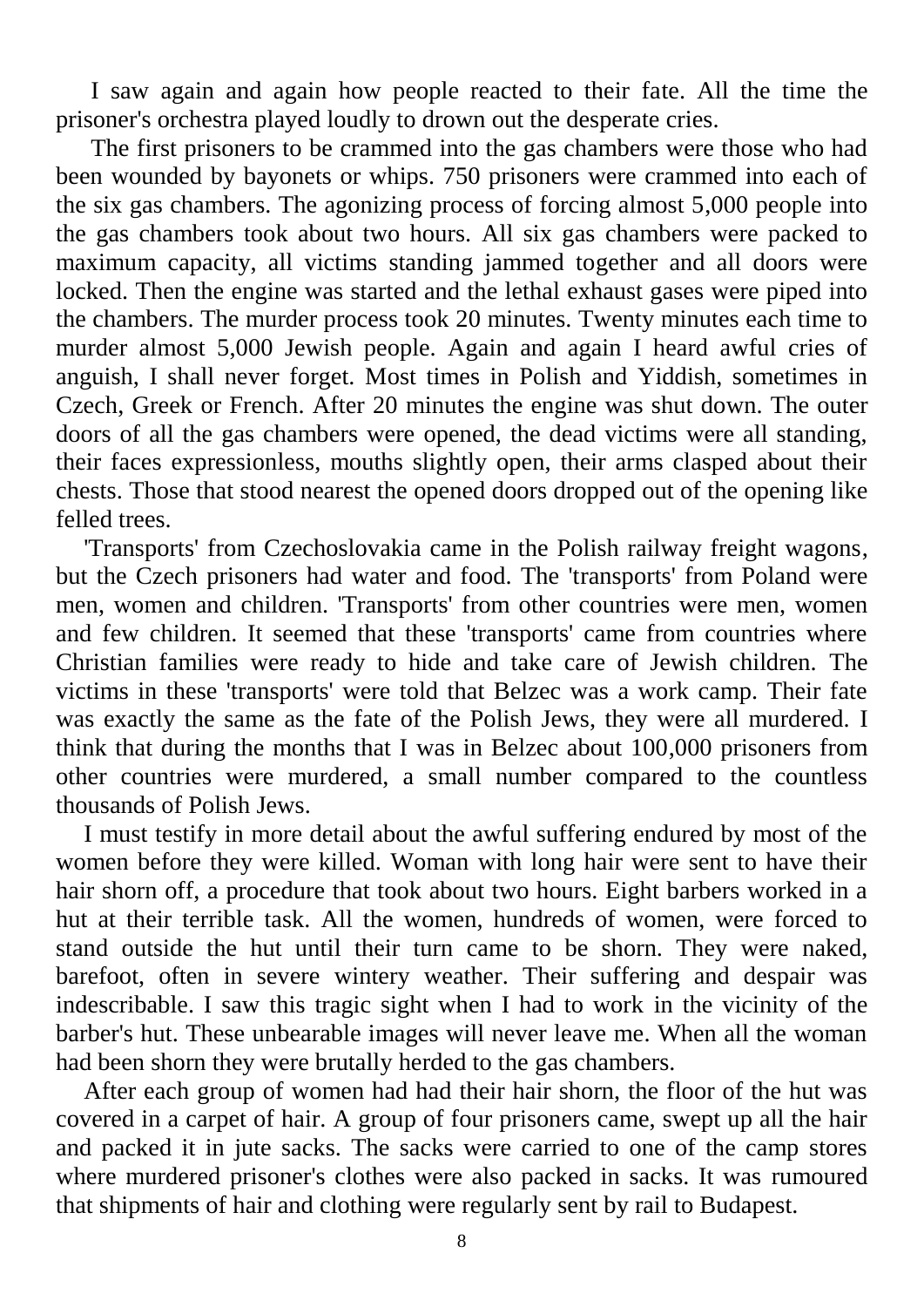A lawyer named Schreiber, a prisoner from Czechoslovakia, told us about the hair and clothing. Schreiber worked in the camp office and had access to information on all the Belzec activities. Apparently, the Gestapo monster Irman valued the Jewish lawyer's work, and according to Schreiber's account, promised to take him on a short holiday outside the camp. Nothing ever came of it and Schreiber was murdered like all the rest.

It was Schreiber who told us about the regular shipments of gold from Belzec. It was true because during my work I witnessed part of the procedure.

There was a group of eight 'specialists' standing along the route between the gas chambers and the burial pits. Their job was to halt each prisoner who was dragging or carrying a corpse to the burial pit. The 'specialists' would then force open the corpse's mouth, extract false teeth with a special tool and remove dentures. The corpses were then taken to the burial pits.

These same 'specialists', at the end of the day, under Gestapo supervision, brought the teeth to a store. This store contained all the necessary equipment. The eight men removed the human teeth from the gold crowns, cleaned the gold crowns and a similar procedure with the dentures. They then melted the cleaned gold and poured it into molds. The gold ingot produced in each mold was half a centimeter wide by one centimeter thick and twenty centimeters long.

All clothes, cast off by the victims before they were herded into the gas chambers, were collected every day and brought by the work groups to one of the stores. In the store, 10 prisoners were forced to cut open the seams of every garment and search for hidden money and valuables. This procedure was under Gestapo supervision. The Gestapo divided a large part of the money among themselves. Every day the ingots, money and valuables were sent by railway, under Gestapo guard, to headquarters In Lublin.

As far as I know, no prisoner ever tried to take gold or money or valuables. Every man knew that shortly he would be killed. There was the case of a prisoner who dropped money on the floor and openly picked it up. He was shot immediately. This man certainly wanted to die.

A detail that I forgot to explain about the burial pits. It took 40 men a week of constant labour to dig one pit. We worked with simple shovels, though there was a machine that gathered the sand that we threw out of the pit and formed a high pile beside the pit (the whole Belzec area was sandy ground).

Our overseer was SS man - Schmidt. If he was dissatisfied with a prisoner's pace of work, he beat and kicked without mercy. If Schmidt thought a prisoner was shirking he forced him to lie down and gave him 25 lashes of the whip. The prisoner had to count aloud each stroke, and if he counted incorrectly he got another 25 lashes.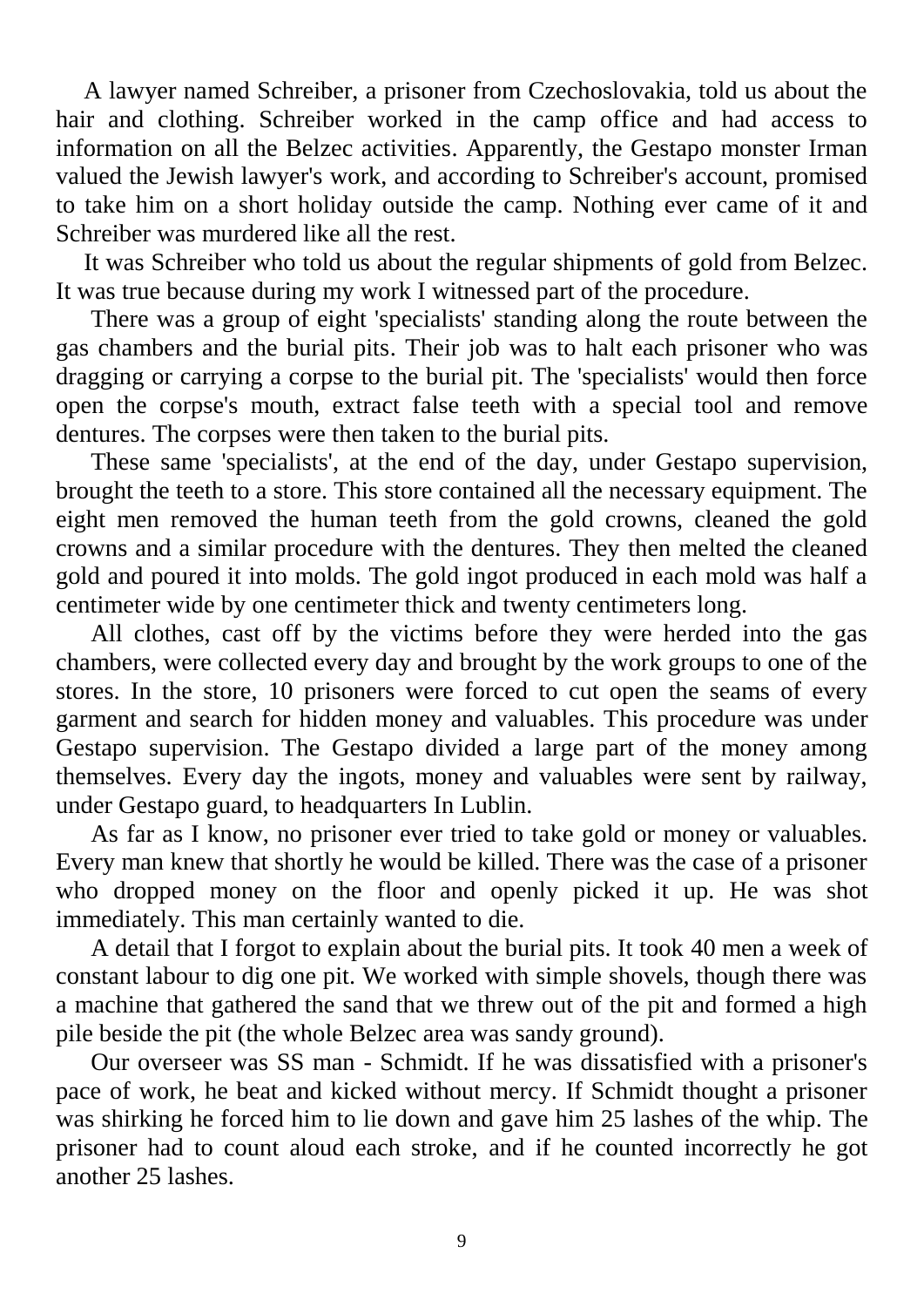A man, after such terrible punishment, could only crawl back to the hut and in many cases, just die. Every day, regularly, 30 or 40 men from the work groups were set aside and shot. These were men who could not work fast enough. They were immediately replaced by men from the latest 'transport'.

The Ukrainian guards and the Gestapo were the ones who decided which workers should be shot. There always had to be 500 men in the groups, 250 unskilled workers and 250 men with various skills (like myself) who also had to perform all the work, digging burial pits and dragging the dead to the pits.

We knew that Jewish prisoners had built the gas chambers and all the other buildings in the Belzec extermination camp. After the construction of the camp all of these hundreds of men were shot. Only one man managed to escape. I related previously that this was the man who told us in Lvov that Belzec was a death camp, everybody brought there would be killed.

Every morning the working groups were brutally woken at 3:30. The Ukrainian guard at each hut would bang hard on the door and order us to get outside. SS man Schmidt was always there, whip in hand. The guards and Schmidt evicted us so fast that many men did not manage to put on their shoes and went out barefoot, shoes in hand. Our time of rest was so short and comfortless. We were given one thin blanket. Some men covered themselves with it and some used it as an almost useless mattress.

Our clothes were terrible rags. Any good clothes cast off by the victims were shipped to Germany. If we complained about our clothes we were beaten.

At night we were ordered into our hut and allowed one half hour of light. The light was switched off by the Ukrainian guard, it was then forbidden to speak. The guard constantly patrolled the hut with whip in hand. Nevertheless, we did manage to whisper a little. In our working group were many men whose wives, children or parents had been murdered in Belzec. They managed to salvage prayer shawls from one of the huts and in complete darkness, men whispered Kaddish - the memorial prayer for the dead.

We were a group of men, each needing all his strength and will power to just survive. No close friendships could be made, but I managed to learn a little about my fellow prisoners. I knew that a young doctor named Yakobovitch came from a small Polish town. I knew a man named Shissel from Cracow, and a prisoner named Elbogen from Czechoslovakia, he had a shop selling bicycles. There was a chef who worked in a famous restaurant in Karlsbad, his name was Goldschmidt. Nobody spoke about the past.

At 12 o'clock midday we assembled for our 'meal'. We lined up; at the first window we were given a tin mug, at the next window we were given soup made of coarse grains, water and sometimes a small potato. Before our midday 'meal' and before our coffee in the evening, we were forced to listen to the orchestra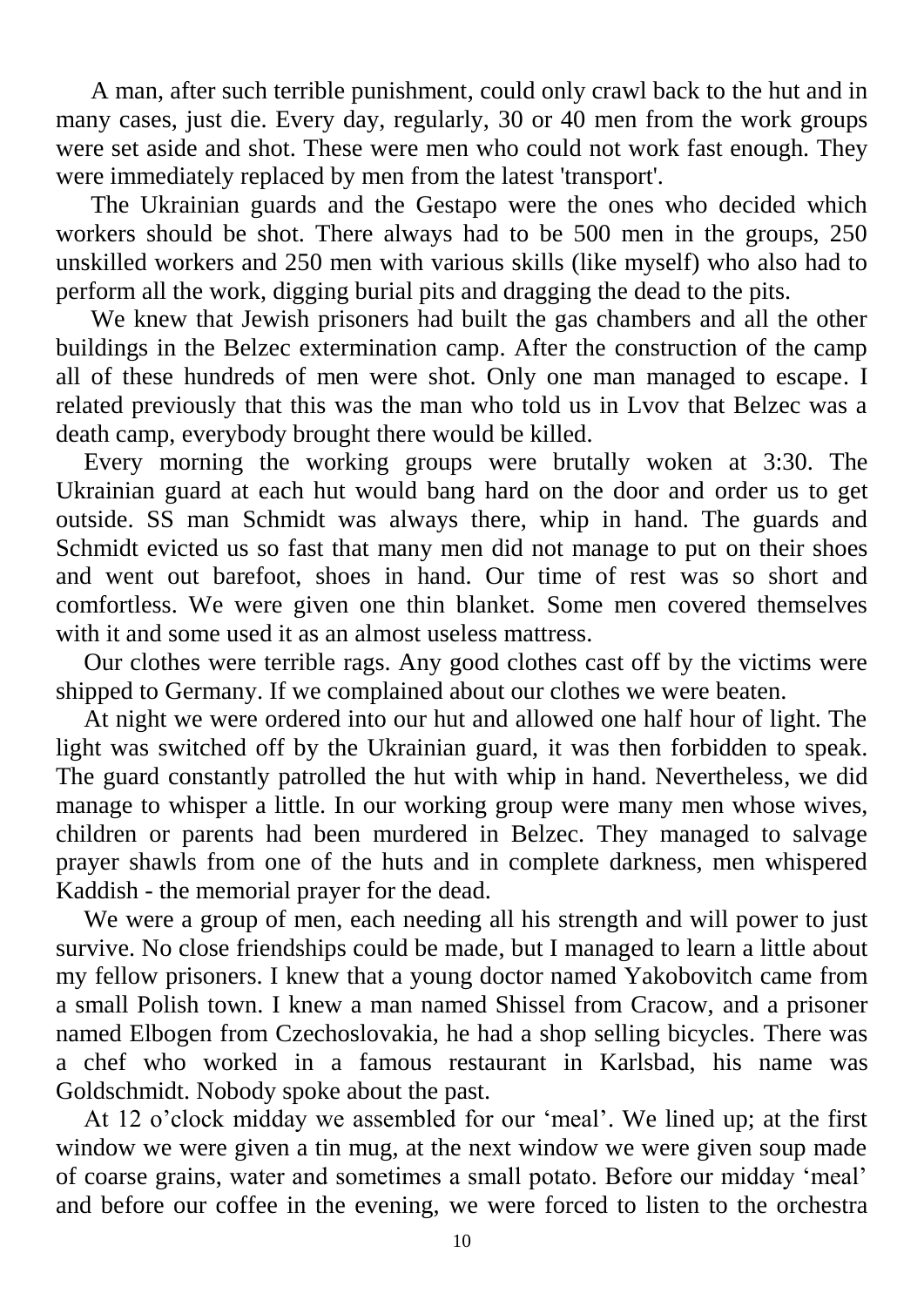and to sing. This was in order to drown out the cries of anguish from the gas chambers. Opposite our kitchen stood a high gallows.

The SS and Gestapo lived in Belzec without women, all the work was done by men. In October 1942 a 'transport' came from Zamosc. On this 'transport' came a group of educated Czech women. The SS decided that some of these women should work in the kitchen, laundry and other tasks. They were allowed to keep their own clothes, their hair was not shorn and they were not maltreated by the SS and the Gestapo. The women were friendly and helpful to those of us who worked near them.

Though these women were treated much better than all the rest of us, they knew very well that Belzec was a death camp. They saw the 'transports' arriving day after day. I do not know what happened to them, they were probably murdered.

Belzec was a mass murder camp, but I saw individual victims being horribly tortured by the Gestapo and SS. The act of torturing their helpless victims gave these insane sadists great pleasure. On November  $15<sup>th</sup> 1942$  a new 'transport' from Zamosc arrived. In this group were members of the Zamosc Judenrat (The Judenrat were the Jewish leadership committees in the Polish towns). After the prisoners had cast off their clothes, the Ukrainian guards herded all the men and children to the gas chambers and the women to have their hair shorn. They set aside one man whom they knew to be the chairman of the Zamosc Judenrat. SS men surrounded him, this middle aged man pale as death, stood calmly before his tormentors. The SS gave commands to bring the orchestra. The musicians came, three violinists, a flautist and an accordionist. I had seen them so often standing between the gas chambers and the burial pits, these men must have died a thousand times as they played. This was a different place where we were repairing a building. The SS gave the order to the orchestra to play the melody of the well-known German song 'All things come to an end'. The orchestra played. They pushed their victim against a wall and whipped him all over his body, especially his head and face. The victim was covered in blood. Irman, Schwartz and Schmidt took part in this awful ritual. They ordered him to jump as they whipped him and stuffed bread in his mouth. The man stood silent throughout his terrible ordeal. This went on for hours, the SS laughed and mocked him 'behold this is an important man, a prince among the Jews'. In the evening they forced him to run to a burial pit where they shot him in the head.

There were other incidents of insane sadism. A few days after I came to Belzec a young boy arrived with one of the 'transports'. An SS man heard him asking one of our working group "is something bad happening here?" They tore his clothes off and hung him for three hours, head downwards from the gallows.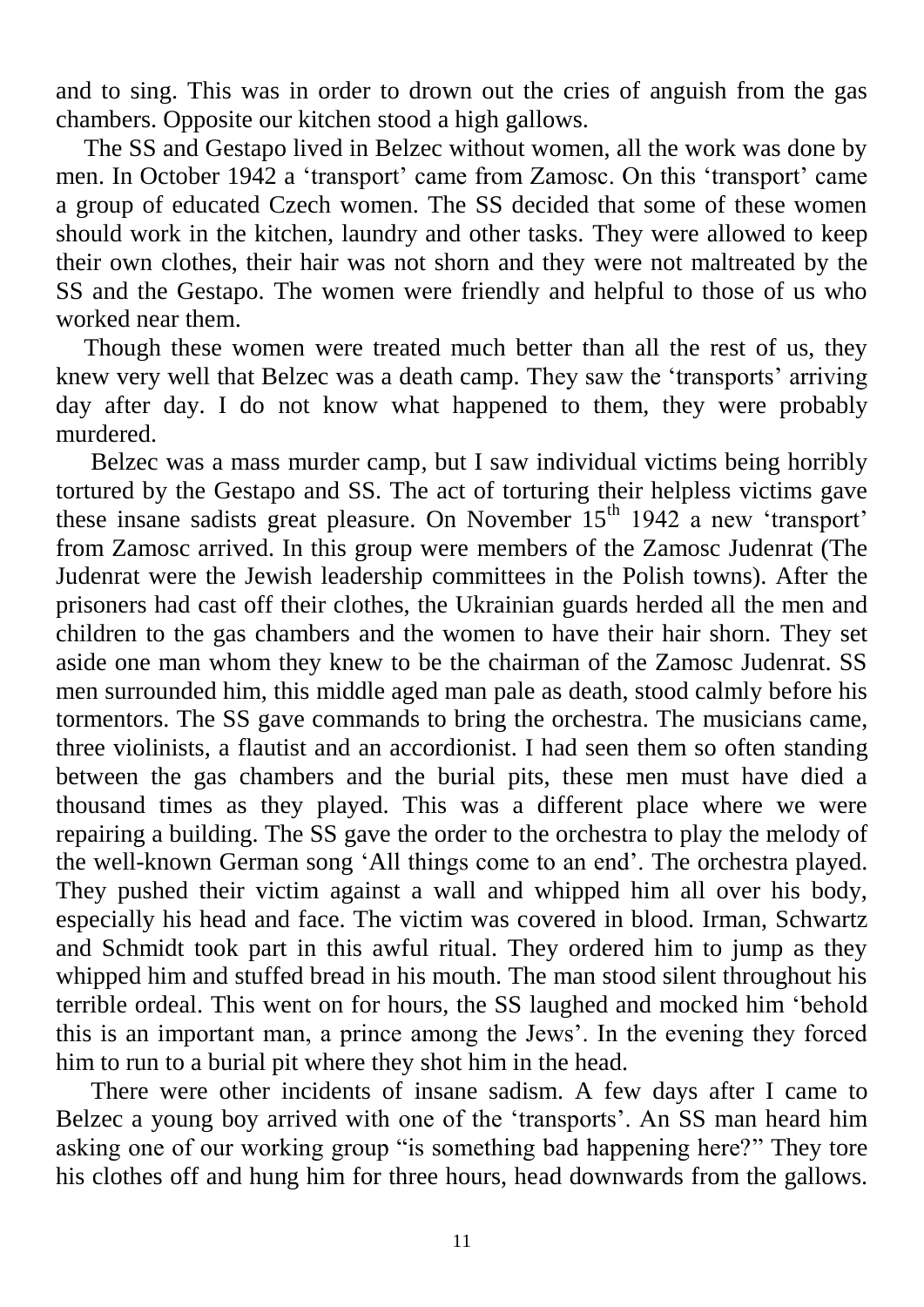They took him down still alive then pushed his face into the sand. He suffocated and died.

In October 1942 the 'transports' brought even more victims. Instead of 50 wagons there were 60 wagons or more. The SS realised that there would not be enough burial pits. Immediately they set aside 100 men from each new transport and formed them into extra work groups to dig the pits and drag the corpses to the burial pits. These men, though they had just been dragged from the wagons, were given neither water nor food before they were forced to work.

The camp was well guarded. Ukrainian guards on each watch tower, tens of SS men and tens of Gestapo. Most, but not all, of these men had specific tasks. Those men who were in reserve, tried all the time to prove they could be just as cruel, just as merciless and sadistic as their senior colleagues. They longed to play a more active role in the mass murder. The unbelievable bestiality of these men must be recorded. They were happy when they saw naked, wounded people thrust into the chamber. They were indifferent to the anguished cries of children.

We knew that the camp commander lived in a pleasant house near the Belzec railway station. The Commander came very rarely to the extermination camp. He looked like a murderer. A middle-aged man with a coarse vicious face, tall and broad shouldered. Only once did I see him in the camp. There were problems with the engine that pumped its lethal exhaust gases into the gas chambers. The chambers were crammed with victims. The commander was told that the engine repair may take several hours, should the victims be temporarily released? In a terrible rage the commander shouted "let those Jews choke, let them suffer for hours, and repair that engine fast or you will all regret it". You could see that the SS men and Gestapo were in great fear of this commander and what he was capable of doing to them.

The Commander lived with one bodyguard who also acted as his personal servant and brought a daily report on all camp matters, prepared by the SS. The Commander and several high ranking officers did not come to the camp regularly. These men lived a life of luxury, they had a restaurant and professional chef to prepare their meals. I was told that they were brought boxes of cherries and other fruits and received daily deliveries of wines and vodka. I was repairing a stove in their kitchen and saw Jewish women helping the chef prepare poultry and other meat for their table. These women secretly gave me some onions and turnips.

In the vicinity were another group of bodyguards. I was told that every Sunday these men had a drinking orgy. There were three Gestapo officers who worked daily in the extermination camp and organized the mass murder. These three men were in daily contact with the Commander.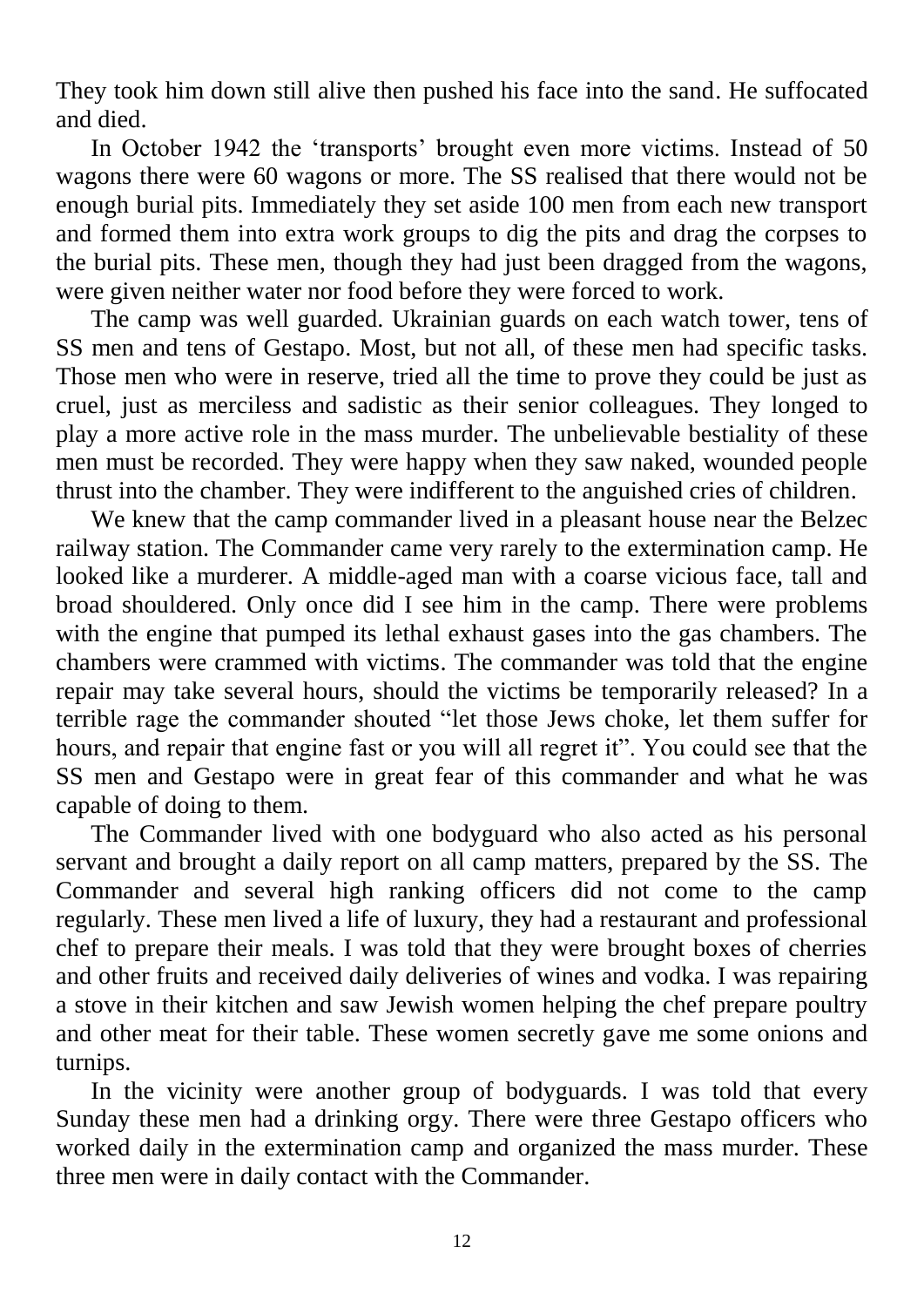A few words about these three men. First, Irman, an insane monster who I have spoken about before. Then Felix Reinold, an educated man, well spoken, a violinist and yet insane, vicious and sadistic. Another man, Hans Schmidt, was a Latvian. He spoke German badly but he spoke Russian and could communicate with the numerous Ukrainian guards. This man derived great satisfaction from murdering innocent people. We all asked ourselves the same question "which of these despicable monsters is the worst?" And we all answered ourselves "they are all insane sadists beyond belief."

A most important event for all the SS men and Gestapo was the visit in October 1942 of Heinrich Himmler (the Commander in Chief of the SS and Gestapo). On that particular day we saw that the SS and Gestapo performed their murderous tasks, even faster than usual. Our working groups were beaten and forced to dig the pits faster, and drag the corpses to the burial pits faster. Irman let it be known that an important visitor was coming, he did not say who it was. At 3 pm Himmler arrived with General Katzman and other high ranking Gestapo officers. Irman accompanied Himmler's group to the gas chambers to watch the corpses being dragged to the burial pits. Himmler watched for half an hour then left with his company of officers. I saw that the murderers were in high spirits. I overheard their talk, Himmler had been well satisfied and the SS and Gestapo men could all hope for and expect promotion.

I do not have the words, I cannot describe how we in the work groups felt, how we carried on living as we witnessed our fellow Jews being murdered, as we heard the cries of anguish. Day after day the same horrors and despair.

I speak for myself, though I am sure almost all in the work groups felt the same. We were not dead but we were not alive, each suffered for our fellow Jews and knew that he too would soon be killed.

Near the end of November 1942, Gestapo officer Irman told me that there was a shortage of iron building materials in the camp. He knew that I worked with these materials and would know where to find them, so I would be sent by truck with guards to Lvov to get the materials. I was ill, very weak and my face and body was covered in suppurating sores. Yet, for no reason Gestapo man Schmidt beat my face with his stick.

We found the materials in Lvov. Four guards left the truck to go for drinks and left me and one guard in the truck. I noticed that the guard had fallen asleep. Without hesitation I got out of the truck and pretended to examine the iron materials. I saw the guard still slept, and I began to walk slowly towards Legyonov Street. Many people were in the area but fortunately it was evening and misty. I pulled my cap well down over my face. My Polish landlady lived in the area. I came to her and begged her to give me shelter. This dear lady took a terrible risk